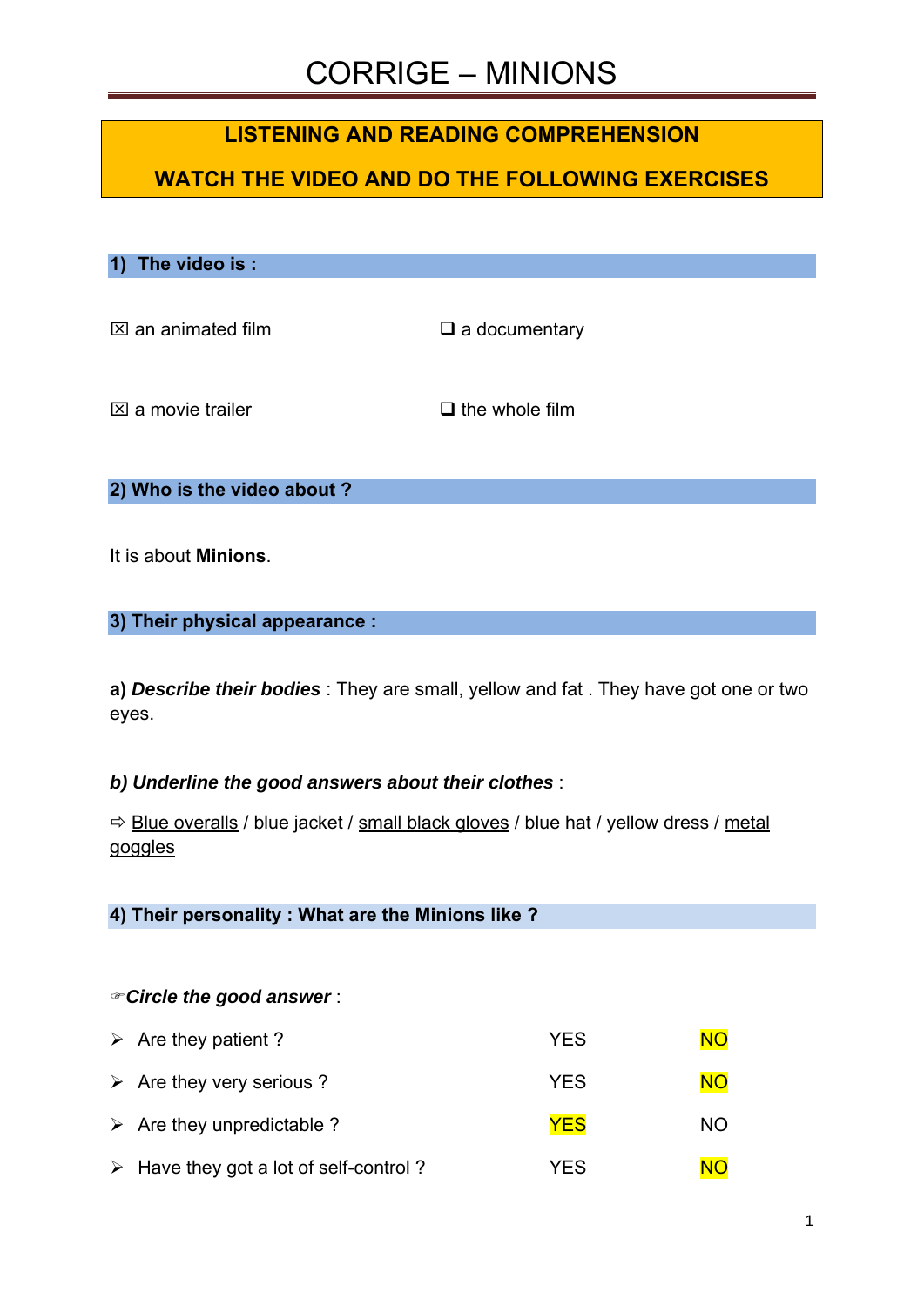**5) What is their favourite food ? :**

Their favourite food is bananas.

### **6) They only exist :**

 $\boxtimes$  to serve history's most horrible masters.

 $\Box$  to serve history's most generous masters.

**7) Link the 2 columns :** 



#### **8) Name the masters they kill :**

Napoleon / An Egyptian king / A tyrannosaurus / Dracula





**An Egyptian king the contract of the Contract A tyrannosaurus**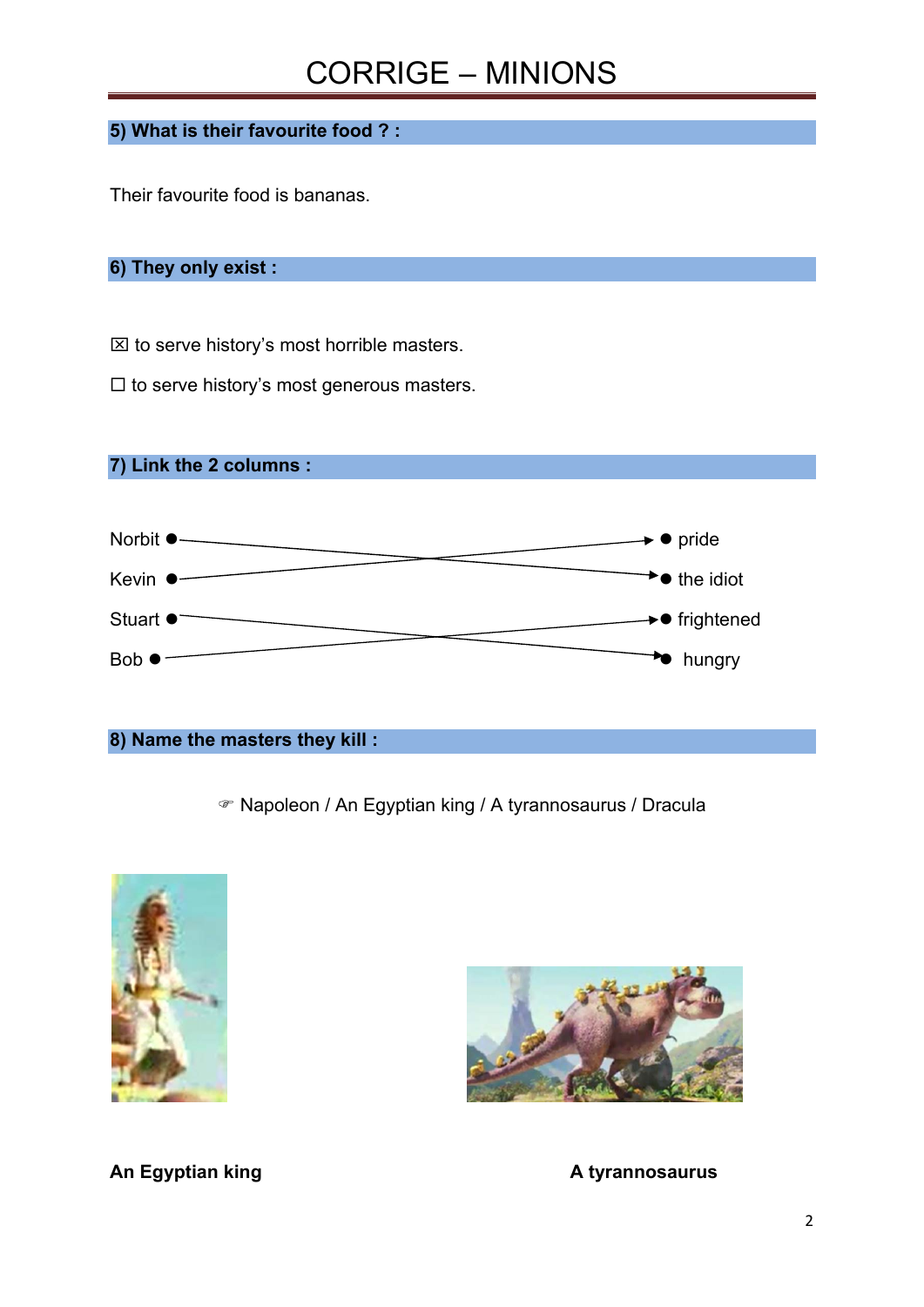



**Napoleon** Dracula

**9) Number the masters according to their chronological order :** 

\_\_\_**3**\_\_\_ Napoleon \_\_\_**2**\_\_ An Egyptian king

\_\_\_**1**\_\_ A tyrannosaurus \_\_\_**4**\_\_ Dracula

#### **10) When they are in a cave in Antarctica, they are :**

□happy **x** depressed

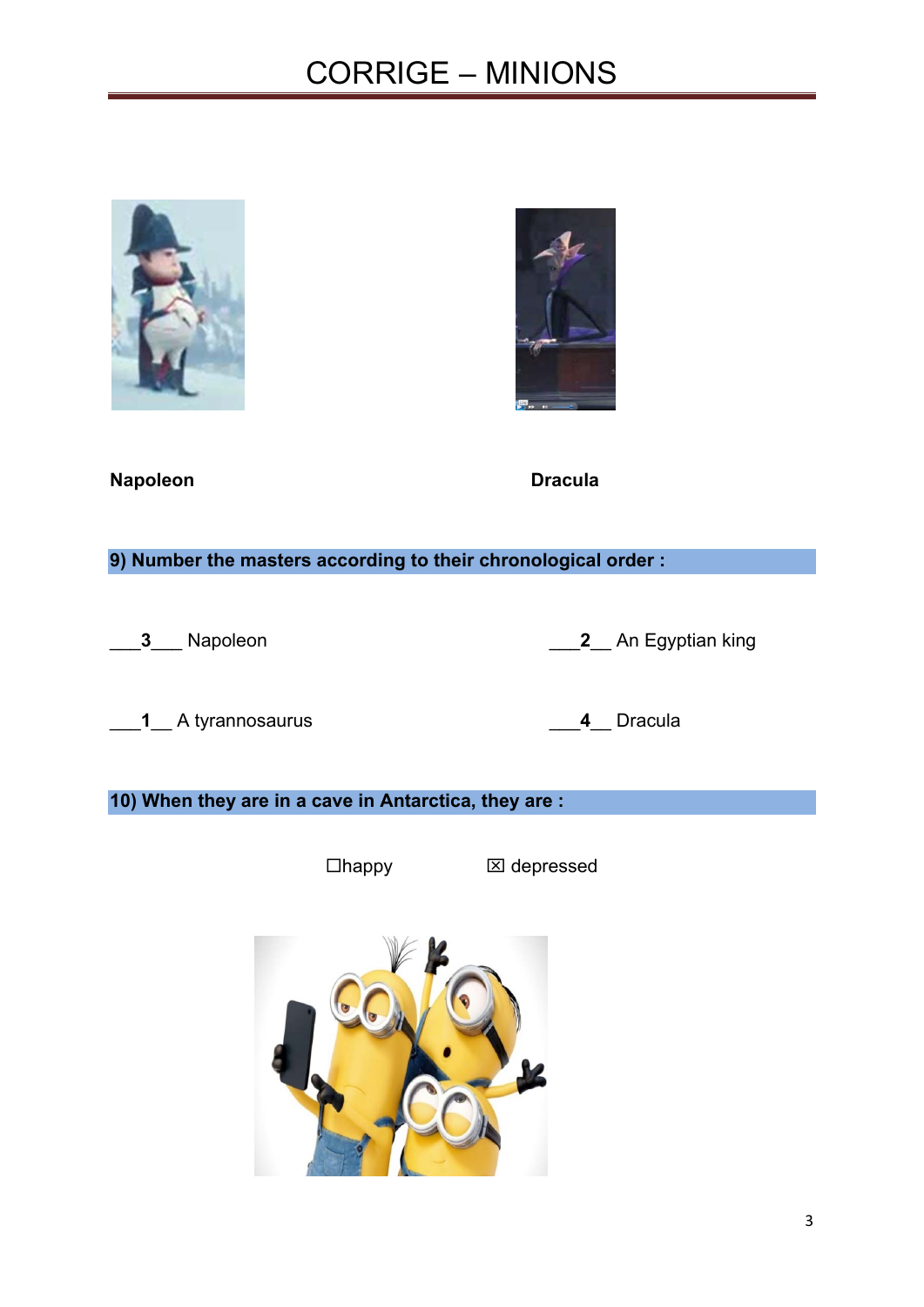#### **11) Watch the video again and circle the right word :**

Minions…

Minions have been on this **planet / earth** far longer than we have. They go by many names: Dave, Carl... Oh, that one is Norbit. He's an **imbecile / idiot**.

They all share the same **goal / pupose** : To serve the most despicable **chef / master** around.

Finding a master was **difficult** / easy. Keeping a master... that's where things got tricky. But nonetheless they kept on looking.

**With / Without** a master, they had no purpose. They became aimless and **sad / depressed**. If this went on much longer, they would surely perish.

But then one Minion stepped forward ! Kevin felt **pride / hunger**.

He was going to be the one find his **tribe / friends**.

The biggest baddest villain to serve.

Stuart felt **cold / hungry**\_mostly. He was going to be the one to drink / eat this **apple / banana**. And Bob... **Bob / Stuart** was frightened of the journey ahead.

#### **12) Vocabulary: Use the symbols: = or ≠**

*Example* : An idiot = An imbecile

| $\mathcal{F}$ A goal = A purpose | ☞ Despicable = Horrible               |
|----------------------------------|---------------------------------------|
| ☞Difficult ≠ Easy                | $\mathcal{F}$ To perish $\neq$ To die |
| <i></i> Without ≠ With           | $\mathcal{F}$ A villain = A good guy  |
| ☞Depressed ≠ Happy               | ☞ Frightened = Afraid                 |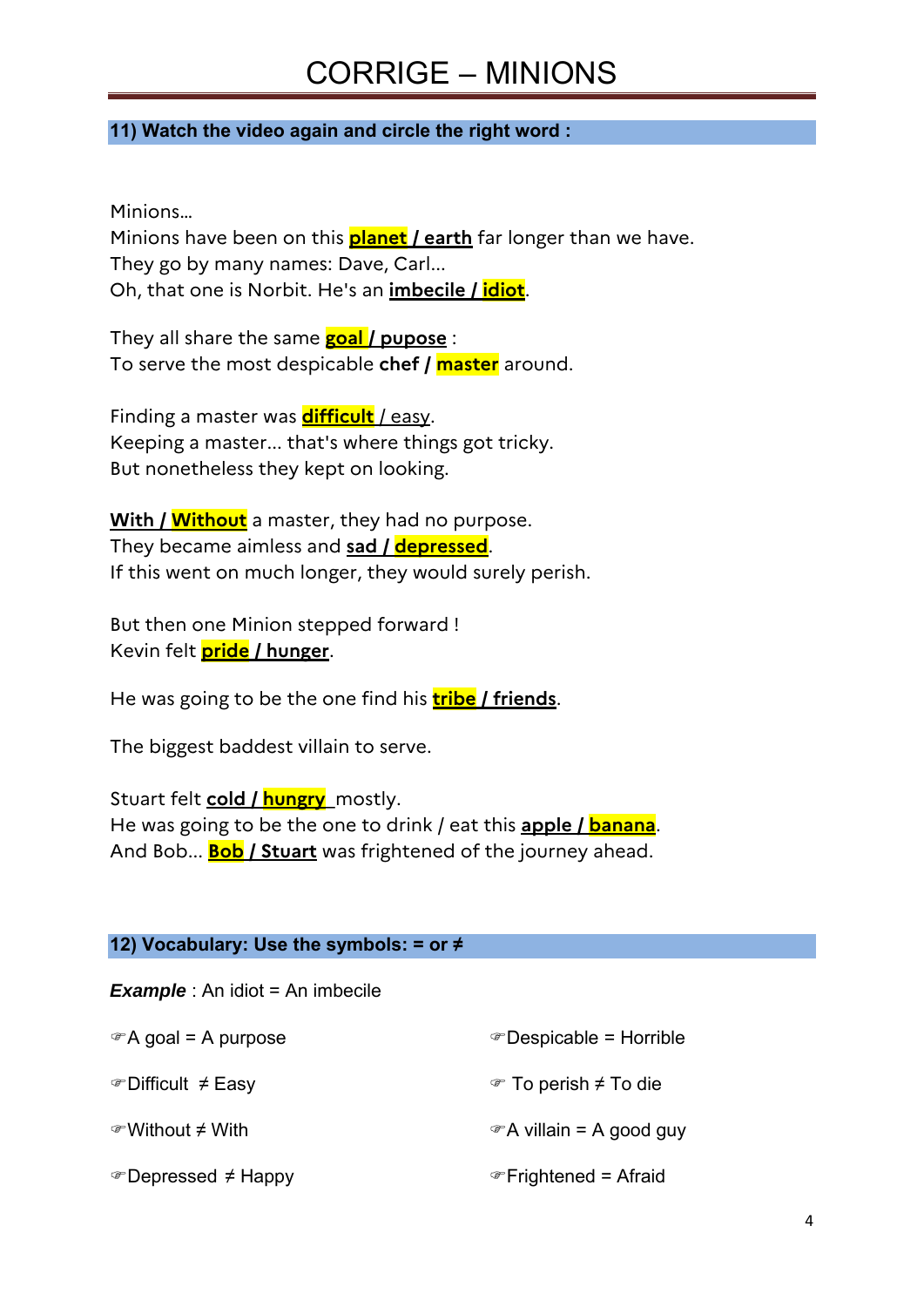**13) Complete the summary of the movie trailer with :** 

Bananas / Dracula / Purpose / depressed / Bob / master / idiot

Minions are from this planet. Their names are Dave, Carl, Norbit and **Bob**. Norbit is an *idiot*. Stuart is hungry. Their favourite food is **bananas**. Minions have got the same **purpose**: to serve despicable masters like Napoleon and **Dracula**. But their horrible masters are dead because of them. Without a master, Minions are depressed. They need a new master.

**14) Complete the table with the following sentences :** 

| <b>English</b>                  | <b>French</b>                                |
|---------------------------------|----------------------------------------------|
| They are yellow creatures.      | Ce sont des créatures jaunes.                |
| They have got 1 or 2 eyes.      | Ils ont 1 ou 2 yeux.                         |
| <b>Blue overalls</b>            | Salopettes bleues                            |
| Small black gloves              | Petits gants noirs                           |
| He has got 6 fingers.           | Il a 6 doigts                                |
| Metal goggles                   | Des lunettes de plongée en métal             |
| They are impatient.             | Ils sont impatients.                         |
| They are unpredictable.         | Ils sont imprévisibles.                      |
| They have not got self-control. | Ils n'ont pas de self-control.               |
| Their favourite food            | Leur nourriture préférée                     |
| History's most horrible masters | Les maîtres les plus horribles de l'histoire |